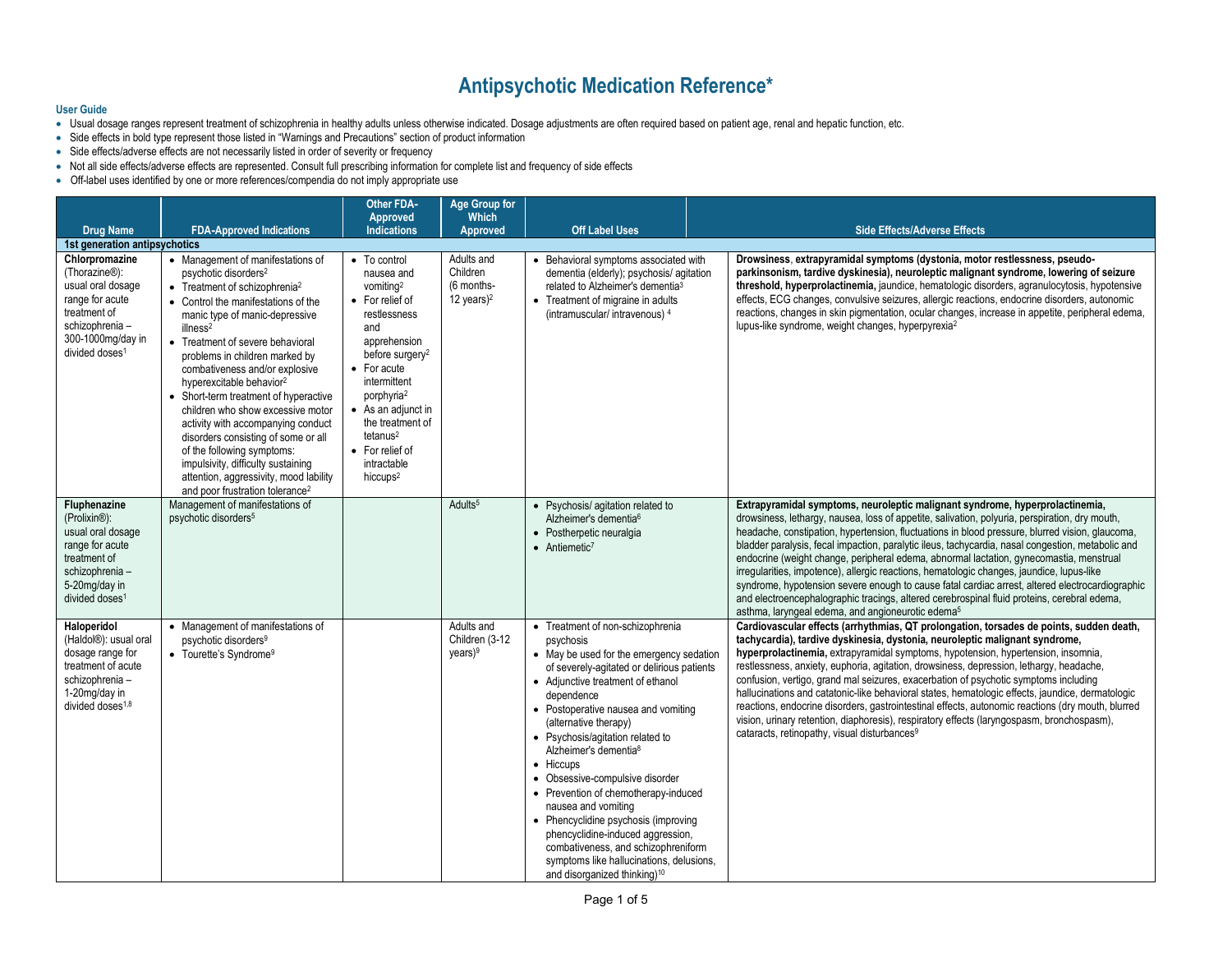|                                                                                                                                                                              |                                                                                                                                                                     | <b>Other FDA-</b>                                         | Age Group for<br><b>Which</b>                                                                                            |                                                                                                                            |                                                                                                                                                                                                                                                                                                                                                                                                                                                                                                                                                                                                                                                                                           |
|------------------------------------------------------------------------------------------------------------------------------------------------------------------------------|---------------------------------------------------------------------------------------------------------------------------------------------------------------------|-----------------------------------------------------------|--------------------------------------------------------------------------------------------------------------------------|----------------------------------------------------------------------------------------------------------------------------|-------------------------------------------------------------------------------------------------------------------------------------------------------------------------------------------------------------------------------------------------------------------------------------------------------------------------------------------------------------------------------------------------------------------------------------------------------------------------------------------------------------------------------------------------------------------------------------------------------------------------------------------------------------------------------------------|
| <b>Drug Name</b>                                                                                                                                                             | <b>FDA-Indications</b>                                                                                                                                              | <b>Indications</b>                                        | Approved                                                                                                                 | <b>Off Label Uses</b>                                                                                                      | <b>Side Effects/Adverse Effects</b>                                                                                                                                                                                                                                                                                                                                                                                                                                                                                                                                                                                                                                                       |
| Loxapine (Loxitane®):<br>usual oral dosage<br>range for acute<br>treatment of<br>schizophrenia-<br>30-100mg/day in<br>divided doses <sup>1</sup>                             | Treatment of schizophrenia <sup>11</sup>                                                                                                                            |                                                           | Adults <sup>11</sup>                                                                                                     |                                                                                                                            | Tardive dyskinesia, neuroleptic malignant syndrome, hematologic effects, extrapyramidal<br>symptoms, tachycardia, hypotension, hypertension, orthostatic hypotension, lightheadedness,<br>syncope, EKG changes, anticholinergic effects, dermatologic effects, hematologic effects,<br>gastrointestinal side effects, weight gain, weight loss, dyspnea, ptosis, hyperpyrexia, flushing,<br>headache, paresthesia, and polydipsia, galactorrhea, amenorrhea, gynecomastia, and menstrual<br>irregularity <sup>11</sup>                                                                                                                                                                    |
| Perphenazine<br>(Trilafon <sup>®</sup> ):<br>usual oral dosage<br>range for acute<br>treatment of<br>schizophrenia -<br>16-64mg/day in divided<br>doses <sup>1</sup>         | Treatment of schizophrenia <sup>12</sup>                                                                                                                            | Control of severe<br>nausea and<br>vomiting <sup>12</sup> | Adults and<br>Children $\geq 12$<br>vears <sup>12</sup>                                                                  |                                                                                                                            | Tardive dyskinesia, neuroleptic malignant syndrome, hypotension (if pressor needed, use<br>norepinephrine), hyperprolactinemia, extrapyramidal symptoms, convulsive seizures,<br>jaundice, sedation, dry mouth or salivation, nausea, vomiting, diarrhea, anorexia, constipation,<br>obstipation, fecal impaction, urinary retention, frequency or incontinence, bladder paralysis,<br>polyuria, nasal congestion, pallor, myosis, mydriasis, blurred vision, glaucoma, perspiration,<br>hypertension, change in pulse rate, allergic reactions, endocrine effect, cardiovascular effects<br>(tachycardia, bradycardia, ECG changes), hematological effects, ocular changes <sup>12</sup> |
| Pimozide (Orap®):<br>usual oral dosage<br>range for treatment of<br>Tourette's Syndrome -<br>1-10mg/day in divided<br>$d$ oses $13$                                          | Suppression of motor and phonic<br>tics in patients with Tourette's<br>Syndrome who have failed to<br>respond satisfactorily to standard<br>treatment <sup>14</sup> |                                                           | Adults and<br>Children $\geq 12$<br>years <sup>14</sup>                                                                  | Parasitosis (delusional) <sup>15</sup>                                                                                     | Tardive dyskinesia, sudden death, neuroleptic malignant syndrome, hematologic effects,<br>extrapyramidal symptoms, ECG changes, hyperpyrexia, asthenia, chest pain, periorbital edema,<br>postural hypotension, hypotension, hypertension, tachycardia, palpitations, increased salivation,<br>nausea, vomiting, anorexia, GI distress, loss of libido, weight gain, weight loss, dizziness, tremor,<br>parkinsonism, fainting, dyskinesia <sup>14</sup>                                                                                                                                                                                                                                  |
| Prochlorperazine<br>(Compazine®):<br>usual oral dosage<br>range for acute<br>treatment of<br>schizophrenia-<br>50-150mg/day in<br>divided doses <sup>1</sup>                 | • Treatment of schizophrenia <sup>16</sup><br>• Short-term treatment of<br>generalized non-psychotic<br>anxiety <sup>16</sup>                                       | Control of severe<br>nausea and<br>vomiting <sup>16</sup> | Adults and<br>Children $\geq 20$<br>pounds and $\geq 2$<br>vears <sup>16</sup>                                           |                                                                                                                            | Tardive dyskinesia, neuroleptic malignant syndrome, hypotension, extrapyramidal<br>symptoms, drowsiness, dizziness, amenorrhea, blurred vision, skin reactions, leukopenia,<br>agranulocytosis, jaundice <sup>16</sup>                                                                                                                                                                                                                                                                                                                                                                                                                                                                    |
| <b>Thioridazine</b><br>(Mellaril <sup>®</sup> ):<br>usual oral dosage<br>range for acute<br>treatment of<br>schizophrenia-<br>300-800mg/day in<br>divided doses <sup>1</sup> | Management of schizophrenic<br>patients who fail to respond<br>adequately to treatment with other<br>antipsychotic drugs <sup>17</sup>                              |                                                           | Adults and<br>pediatric<br>patients with<br>schizophrenia<br>who are<br>unresponsive<br>to other<br>agents <sup>17</sup> | Management of agitation and psychotic<br>events in patients with dementia and<br>Alzheimer's disease <sup>18</sup>         | Proarrhythmic effects (prolongation of QT interval), orthostatic hypotension, neuroleptic<br>malignant syndrome, extrapyramidal symptoms, hyperprolactinemia, drowsiness, nocturnal<br>confusion, lethargy, dry mouth, blurred vision, constipation, nausea, vomiting, diarrhea,<br>dermatitis, skin eruptions, endocrine effects <sup>17</sup>                                                                                                                                                                                                                                                                                                                                           |
| <b>Thiothixene</b><br>(Navane <sup>®</sup> ):<br>usual oral dosage<br>range for acute<br>treatment of<br>schizophrenia-<br>6-50mg/day in divided<br>doses <sup>1,19</sup>    | Management of schizophrenia <sup>19</sup>                                                                                                                           |                                                           | Adults and<br>Children $\geq 12$<br>years <sup>19</sup>                                                                  | Nonpsychotic patient, dementia behavior<br>(elderly); psychosis/agitation related to<br>Alzheimer's dementia <sup>20</sup> | Tardive dyskinesia, extrapyramidal symptoms, sudden death, hyperprolactinemia,<br>seizures, hematologic effects, neuroleptic malignant syndrome, hepatic effects, dry mouth,<br>blurred vision, nasal congestion, constipation, increased sweating, increased salivation,<br>tachycardia, hypotension, light-headedness, syncope, drowsiness, restlessness, agitation,<br>insomnia, impotence, allergic reaction, jaundice, endocrine effects, hyperpyrexia, anorexia,<br>nausea, vomiting, diarrhea, increase in appetite and weight, weakness or fatigue, polydipsia, and<br>peripheral edema <sup>19</sup>                                                                             |
| <b>Trifluoperazine</b><br>(Stelazine®):<br>usual oral dosage<br>range for acute<br>treatment of<br>schizophrenia-<br>4-40mg/day in divided<br>$d$ oses <sup>1</sup>          | • Management of schizophrenia <sup>21</sup><br>• Short-term treatment of<br>generalized non-psychotic<br>anxiety $21$                                               |                                                           | Adults and<br>Children 6-12<br>years <sup>21</sup>                                                                       |                                                                                                                            | Extrapyramidal symptoms, drowsiness, dizziness, skin reactions, rash, dry mouth, insomnia,<br>amenorrhea, fatigue, muscular weakness, anorexia, lactation, blurred vision, hematologic<br>effects <sup>21</sup>                                                                                                                                                                                                                                                                                                                                                                                                                                                                           |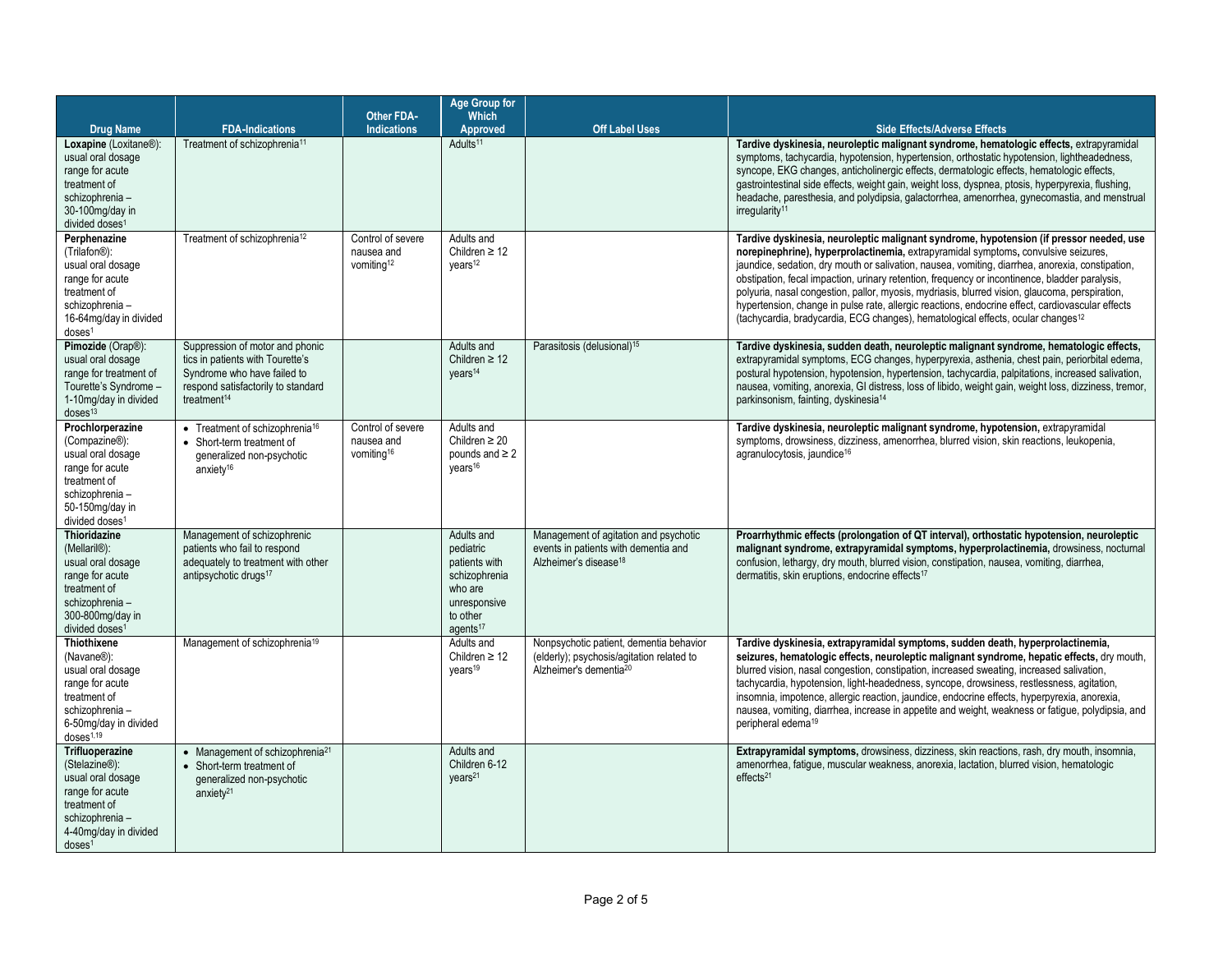|                                                                                                                                                                                                                                                                                     |                                                                                                                                                                                                                                                                                                                                                                                                                                                                                                                   | <b>Other FDA-</b>  | <b>Age Group for</b><br><b>Which</b>                                                                                               |                                                                                                                                                                                                                                                                                                                                                                                                                                         |                                                                                                                                                                                                                                                                                                                                                                                                                                                                                                                                                                                                                                                                                                                                                                                                                |
|-------------------------------------------------------------------------------------------------------------------------------------------------------------------------------------------------------------------------------------------------------------------------------------|-------------------------------------------------------------------------------------------------------------------------------------------------------------------------------------------------------------------------------------------------------------------------------------------------------------------------------------------------------------------------------------------------------------------------------------------------------------------------------------------------------------------|--------------------|------------------------------------------------------------------------------------------------------------------------------------|-----------------------------------------------------------------------------------------------------------------------------------------------------------------------------------------------------------------------------------------------------------------------------------------------------------------------------------------------------------------------------------------------------------------------------------------|----------------------------------------------------------------------------------------------------------------------------------------------------------------------------------------------------------------------------------------------------------------------------------------------------------------------------------------------------------------------------------------------------------------------------------------------------------------------------------------------------------------------------------------------------------------------------------------------------------------------------------------------------------------------------------------------------------------------------------------------------------------------------------------------------------------|
| <b>Drug Name</b>                                                                                                                                                                                                                                                                    | <b>FDA-Indications</b>                                                                                                                                                                                                                                                                                                                                                                                                                                                                                            | <b>Indications</b> | <b>Approved</b>                                                                                                                    | <b>Off Label Uses</b>                                                                                                                                                                                                                                                                                                                                                                                                                   | <b>Side Effects/Adverse Effects</b>                                                                                                                                                                                                                                                                                                                                                                                                                                                                                                                                                                                                                                                                                                                                                                            |
| 2nd generation (atypical) antipsychotics                                                                                                                                                                                                                                            |                                                                                                                                                                                                                                                                                                                                                                                                                                                                                                                   |                    |                                                                                                                                    |                                                                                                                                                                                                                                                                                                                                                                                                                                         |                                                                                                                                                                                                                                                                                                                                                                                                                                                                                                                                                                                                                                                                                                                                                                                                                |
| Aripiprazole (Abilify®):<br>usual oral immediate<br>release dosage range<br>for monotherapy for<br>treatment of<br>schizophrenia -<br>15-30mg/day <sup>22</sup> (see full<br>prescribing information<br>for dosages for other<br>indications)                                       | • Autistic disorder - Psychomotor<br>agitation <sup>23</sup><br>· Bipolar disorder - Psychomotor<br>agitation <sup>23</sup><br>· Bipolar I disorder, Adjunctive<br>therapy with lithium or<br>valproate $^{23}$<br>• Bipolar I disorder, Monotherapy,<br>manic or mixed episodes <sup>23</sup><br>• Major depressive disorder,<br>Adjunctive treatment in patients<br>receiving antidepressant <sup>23</sup><br>· Schizophrenia - Psychomotor<br>agitation <sup>23</sup><br>$\bullet$ Schizophrenia <sup>23</sup> |                    | Can be used in<br>children 6 and<br>older, however.<br>recommended<br>ages differ for<br>the various<br>indications. <sup>23</sup> | $\bullet$ Cocaine dependence <sup>24</sup><br>$\bullet$ Restless legs syndrome <sup>24</sup><br>$\bullet$ Trichotillomania <sup>24</sup><br>• Psychosis/agitation related to<br>Alzheimer's dementia <sup>25</sup>                                                                                                                                                                                                                      | Suicide, increased mortality in elderly patients with dementia-related psychosis,<br>neuroleptic malignant syndrome, orthostatic hypotension, tardive dyskinesia, commonly<br>observed adverse reactions (incidence $\geq$ 5% and at least twice placebo):<br>· Adult schizophrenia: akathisia.<br>• Adult (monotherapy) bipolar mania: akathisia, sedation, restlessness, tremor, and<br>extrapyramidal disorder. Adult (adjunctive therapy with lithium or valproate) bipolar mania:<br>akathisia, insomnia, and extrapyramidal disorder.<br>• Adult major depressive disorder (adjunctive treatment to antidepressant therapy): akathisia,<br>restlessness, insomnia, constipation, fatigue, and blurred vision.<br>• Adult agitation associated with schizophrenia or bipolar mania: nausea. <sup>23</sup> |
| Asenapine (Saphris®):<br>usual oral dosage<br>range for treatment of<br>schizophrenia-<br>10-20mg/day in divided<br>doses <sup>22</sup>                                                                                                                                             | · Schizophrenia - acute<br>treatment <sup>26</sup><br>• Schizophrenia - maintenance<br>treatment <sup>26</sup><br>$\bullet$ Bipolar mania or mixed -<br>monotherapy <sup>26</sup><br>• Bipolar mania or mixed -<br>as an adjunct to lithium or<br>valproate <sup>26</sup>                                                                                                                                                                                                                                         |                    | Safety and<br>efficacy have<br>not been<br>established in<br>children. <sup>26</sup>                                               |                                                                                                                                                                                                                                                                                                                                                                                                                                         | Neuroleptic malignant syndrome, tardive dyskinesia, cerebrovascular events, QT<br>prolongation, suicide, commonly observed adverse reactions (incidence $\geq 5\%$ and at bast<br>twice placebo):<br>• Schizophrenia: akathisia, oral hypoesthesia, and somnolence.<br>• Bipolar Disorder (Monotherapy): somnolence, dizziness,<br>extrapyramidal symptoms other than akathisia, and weight<br>increase.<br>• Bipolar Disorder (Adjunctive): somnolence and oral hypoesthesia. <sup>26</sup>                                                                                                                                                                                                                                                                                                                   |
| Clozapine (Clozaril®,<br>FazaClo <sup>®</sup> ODT): usual<br>oral immediate release<br>dosage range for<br>treatment of<br>schizophrenia-<br>50-500mg/day in<br>divided doses <sup>22</sup>                                                                                         | · Schizophrenia, Treatment-<br>resistant <sup>27</sup><br>• Recurrent suicidal behavior in<br>patients with schizophrenia or<br>schizoaffective disorders <sup>27</sup>                                                                                                                                                                                                                                                                                                                                           |                    | Safety and<br>efficacy has not<br>been<br>established in<br>children <sup>27</sup>                                                 | • Parkinson's disease - Psychotic<br>disorder <sup>28</sup><br>• Schizoaffective disorder <sup>29</sup><br>• Acute manic episodes associated with<br>bipolar disorder; treatment of refractory<br>bipolar mania <sup>28</sup><br>• Obsessive-compulsive disorders <sup>28</sup><br>• May be effective in the treatment of<br>tardive dyskinesia <sup>28</sup><br>• Psychosis/agitation related to<br>Alzheimer's dementia <sup>28</sup> | Increased mortality In elderly patients with dementia-related psychosis, agranulocytosis<br>(mandatory monitoring, fatal if not detected early and therapy interrupted), seizures,<br>myocarditis, adverse events observed in incidence of >5%:<br>• Central nervous system complaints including<br>drowsiness/sedation, dizziness/vertigo, headache and tremor<br>• Autonomic nervous system complaints including salivation, sweating, dry mouth and visual<br>disturbances<br>• Cardiovascular findings including tachycardia, hypotension and syncope<br>• Gastrointestinal complaints including constipation and nausea; fever. <sup>27</sup>                                                                                                                                                             |
| lloperidone (Fanapt®):<br>usual oral dosage<br>range for treatment of<br>schizophrenia -<br>2-24mg/day in divided<br>doses <sup>22</sup> (must titrate<br>slowly from a low<br>starting dose to avoid<br>orthostatic hypotension<br>due to alpha-adrenergic<br>blocking properties) | Schizophrenia <sup>30</sup>                                                                                                                                                                                                                                                                                                                                                                                                                                                                                       |                    | Safety and<br>effectiveness in<br>pediatric<br>patients has<br>not been<br>established. <sup>30</sup>                              |                                                                                                                                                                                                                                                                                                                                                                                                                                         | Increased mortality in elderly patients with dementia-related psychosis, neuroleptic<br>malignant syndrome, QT prolongation, tardive dyskinesia. commonly observed adverse<br>reactions (incidence ≥5% and at least twice placebo): dizziness, dry mouth, fatigue, nasal<br>congestion, orthostatic hypotension, somnolence, tachycardia, and weight increase. <sup>30</sup>                                                                                                                                                                                                                                                                                                                                                                                                                                   |
| Lurasidone (Latuda®):<br>usual oral dosage<br>range for treatment of<br>schizophrenia<br>40-160mg/day <sup>31</sup>                                                                                                                                                                 | Schizophrenia <sup>31</sup>                                                                                                                                                                                                                                                                                                                                                                                                                                                                                       |                    | Safety and<br>effectiveness in<br>pediatric<br>patients has<br>not been<br>established. <sup>31</sup>                              |                                                                                                                                                                                                                                                                                                                                                                                                                                         | Increased mortality in elderly patients with dementia-related psychosis, neuroleptic<br>malignant syndrome, tardive dyskinesia, metabolic changes, commonly observed adverse<br>reactions (incidence ≥5% and at least twice placebo): somnolence, akathisia, nausea, and<br>parkinsonism. <sup>31</sup>                                                                                                                                                                                                                                                                                                                                                                                                                                                                                                        |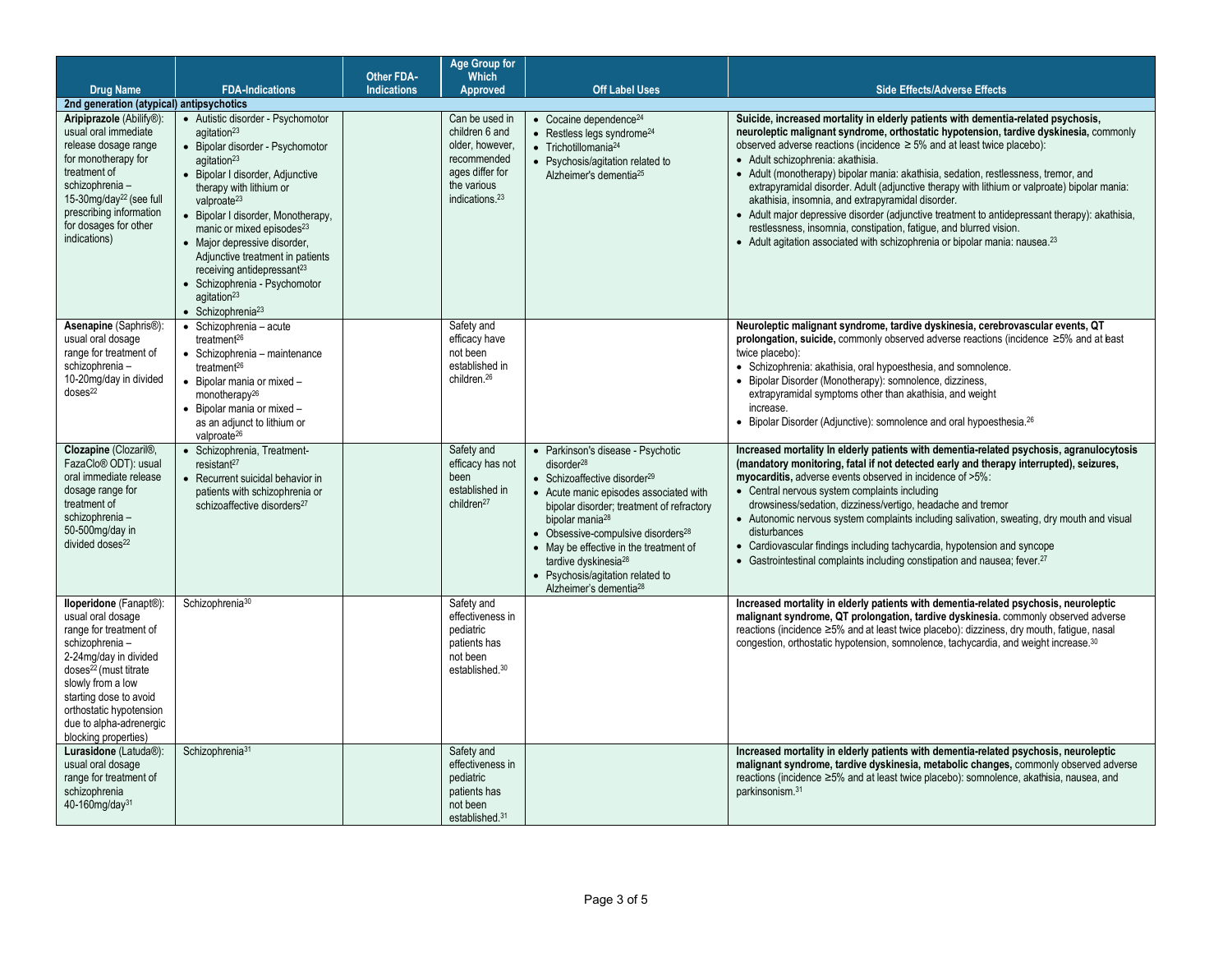|                                                                                                                                                                                                                                                                                                                                |                                                                                                                                                                                                                                                                                                                                                                                                                                                                                                                                                                                                 | Other FDA-         | <b>Age Group for</b><br><b>Which</b>                                                                                                                            |                                                                                                                                                                                                                                                                                                                                                                                                                                                                                                                                      |                                                                                                                                                                                                                                                                                                                                                                                                                                                                                                                                                                                                                                                                                                                                                                                                                                                                                                                                                                                                                                                                                                           |
|--------------------------------------------------------------------------------------------------------------------------------------------------------------------------------------------------------------------------------------------------------------------------------------------------------------------------------|-------------------------------------------------------------------------------------------------------------------------------------------------------------------------------------------------------------------------------------------------------------------------------------------------------------------------------------------------------------------------------------------------------------------------------------------------------------------------------------------------------------------------------------------------------------------------------------------------|--------------------|-----------------------------------------------------------------------------------------------------------------------------------------------------------------|--------------------------------------------------------------------------------------------------------------------------------------------------------------------------------------------------------------------------------------------------------------------------------------------------------------------------------------------------------------------------------------------------------------------------------------------------------------------------------------------------------------------------------------|-----------------------------------------------------------------------------------------------------------------------------------------------------------------------------------------------------------------------------------------------------------------------------------------------------------------------------------------------------------------------------------------------------------------------------------------------------------------------------------------------------------------------------------------------------------------------------------------------------------------------------------------------------------------------------------------------------------------------------------------------------------------------------------------------------------------------------------------------------------------------------------------------------------------------------------------------------------------------------------------------------------------------------------------------------------------------------------------------------------|
| <b>Drug Name</b>                                                                                                                                                                                                                                                                                                               | <b>FDA-Indications</b>                                                                                                                                                                                                                                                                                                                                                                                                                                                                                                                                                                          | <b>Indications</b> | Approved                                                                                                                                                        | <b>Off Label Uses</b>                                                                                                                                                                                                                                                                                                                                                                                                                                                                                                                | <b>Side Effects/Adverse Effects</b>                                                                                                                                                                                                                                                                                                                                                                                                                                                                                                                                                                                                                                                                                                                                                                                                                                                                                                                                                                                                                                                                       |
| Olanzapine (Zyprexa®,<br>Zyprexa® Zydis®,<br>Zyprexa <sup>®</sup> Relprevv <sup>®</sup> ):<br>usual oral immediate<br>release dosage range<br>for schizophrenia<br>10-20mg/day <sup>22</sup>                                                                                                                                   | • Agitation - Bipolar I disorder <sup>32</sup><br>• Agitation - Schizophrenia <sup>32</sup><br>• Bipolar I disorder. Acute mixed<br>or manic episodes <sup>32</sup><br>· Bipolar I disorder - adjunct<br>therapy with lithium or<br>valproate <sup>32</sup><br>· Bipolar I disorder, Maintenance<br>therapy <sup>32</sup><br>• Schizophrenia <sup>32</sup><br>• Depressed bipolar I disorder <sup>32</sup><br>• Depression, Treatment-<br>resistant; Adjunct <sup>32</sup><br>· Bipolar disorder, depressed<br>phase <sup>32</sup><br>• Major depressive disorder<br>(treatment resistant) $32$ |                    | Adults and<br>Children >13<br>vears old <sup>32</sup>                                                                                                           | $\bullet$ Agitation, acute - Dementia $33,34$<br>$\bullet$ Delirium <sup>34</sup><br>• Obsessive-compulsive disorder - adjunct<br>therapy, treatment resistant <sup>33,35</sup><br>• Severe major depression with psychotic<br>features <sup>35</sup><br>• Chronic pain; prevention of<br>chemotherapy-associated delayed<br>nausea or vomiting <sup>34</sup><br>• Tourette's syndrome <sup>35</sup><br>$\bullet$ Stuttering <sup>35</sup><br>• Parasitosis (delusional) <sup>35</sup><br>$\bullet$ Insomnia (elderly) <sup>35</sup> | Increased mortality in elderly patients with dementia-related psychosis, suicide,<br>neuroleptic malignant syndrome, metabolic changes, commonly observed adverse reactions<br>oral olanzapine (incidence ≥5% and at least twice placebo): postural hypotension, constipation,<br>weight gain, dizziness, personality disorder, akathisia, asthenia, dry mouth, dyspepsia, increased<br>appetite, somnolence, and tremor. <sup>32</sup>                                                                                                                                                                                                                                                                                                                                                                                                                                                                                                                                                                                                                                                                   |
| Olanzapine/fluoxetine<br>(Symbyax®):<br>usual oral dosage<br>range for bipolar and<br>major depressive<br>disorders 6/25-12/50<br>ma/day <sup>36</sup><br>Paliperidone<br>(Invega®): usual oral<br>immediate release<br>dosage range<br>for schizophrenia<br>3-9mg/day<br>Invega® Sustenna®<br>39-234mg/month IM <sup>22</sup> | · Bipolar disorder, depressed<br>phase <sup>36</sup><br>• Major depressive disorder<br>(treatment resistant) <sup>36</sup><br>• Schizoaffective disorder <sup>37</sup><br>$\bullet$ Schizophrenia <sup>37</sup>                                                                                                                                                                                                                                                                                                                                                                                 |                    | Safety and<br>effectiveness in<br>children and<br>adolescent<br>patients has<br>not been<br>established. <sup>36</sup><br>Adults >18<br>years old <sup>37</sup> | Psychosis/agitation related to Alzheimer's<br>$d$ ementia $38$                                                                                                                                                                                                                                                                                                                                                                                                                                                                       | Suicide, increased mortality in elderly patients with dementia-related psychosis,<br>neuroleptic malignant syndrome, metabolic changes, commonly observed adverse reactions<br>(incidence ≥5% and at least twice placebo): disturbance in attention, dry mouth, fatigue,<br>hypersomnia, increased appetite, peripheral edema, sedation, somnolence, tremor, vision<br>blurred, and weight increased. Adverse reactions reported in clinical trials of olanzapine and<br>fluoxetine in combination are generally consistent with treatment-emergent adverse reactions<br>during olanzapine or fluoxetine monotherapy. <sup>36</sup><br>Increased mortality in elderly patients with dementia-related psychosis, QT prolongation,<br>neuroleptic malignant syndrome, tardive dyskinesia, commonly observed adverse reactions<br>(incidence $\geq 5\%$ and at least twice placebo):<br>· Schizophrenia: extrapyramidal symptoms, tachycardia, akathisia.<br>· Schizoaffective disorder: extrapyramidal symptoms, somnolence, dyspepsia, constipation,<br>weight increase and nasopharyngitis. <sup>37</sup> |
| Quetiapine<br>(Seroquel <sup>®</sup> , Seroquel <sup>®</sup><br>XR): usual oral<br>immediate<br>release dosage range<br>for schizophrenia<br>250-500mg/day in<br>divided doses <sup>22</sup>                                                                                                                                   | · Bipolar disorder, depressed<br>phase <sup>39</sup><br>• Bipolar disorder (maintenance)<br>as an adjunct to lithium or<br>divalproex <sup>39</sup><br>• Acute treatment of manic<br>episodes associated with bipolar<br>I disorder, as monotherapy) <sup>39</sup><br>• Acute treatment of manic as an<br>adjunct to lithium or divalproex <sup>39</sup><br>$\bullet$ Schizophrenia <sup>39</sup><br>• Adjunctive treatment of major<br>depressive disorders (XR only-<br>with antidepressants) <sup>41,42</sup>                                                                                |                    | Adults and<br>children $>13$<br>years old <sup>39</sup>                                                                                                         | $\bullet$ Autism <sup>40</sup><br>• Psychosis/agitation related to<br>Alzheimer's dementia <sup>41</sup><br>$\bullet$ Insomnia, adjunct therapy in elderly <sup>41</sup><br>• Treatment resistant obsessive-<br>compulsive disorder <sup>33,41</sup><br>• Alcohol dependence <sup>41</sup><br>• Psychosis in Parkinson's disease <sup>41</sup><br>$\bullet$ Trichotillomania <sup>41</sup>                                                                                                                                           | Suicide; increased mortality in elderly patients with dementia-related psychosis,<br>neuroleptic malignant syndrome, metabolic changes, QT prolongation,<br>commonly observed adverse reactions (incidence $\geq$ 5% and at least twice placebo):<br>somnolence, dry mouth, dizziness, constipation, asthenia, abdominal pain, postural hypotension,<br>pharyngitis, weight gain, lethargy, ALT increased, dyspesia. <sup>39</sup>                                                                                                                                                                                                                                                                                                                                                                                                                                                                                                                                                                                                                                                                        |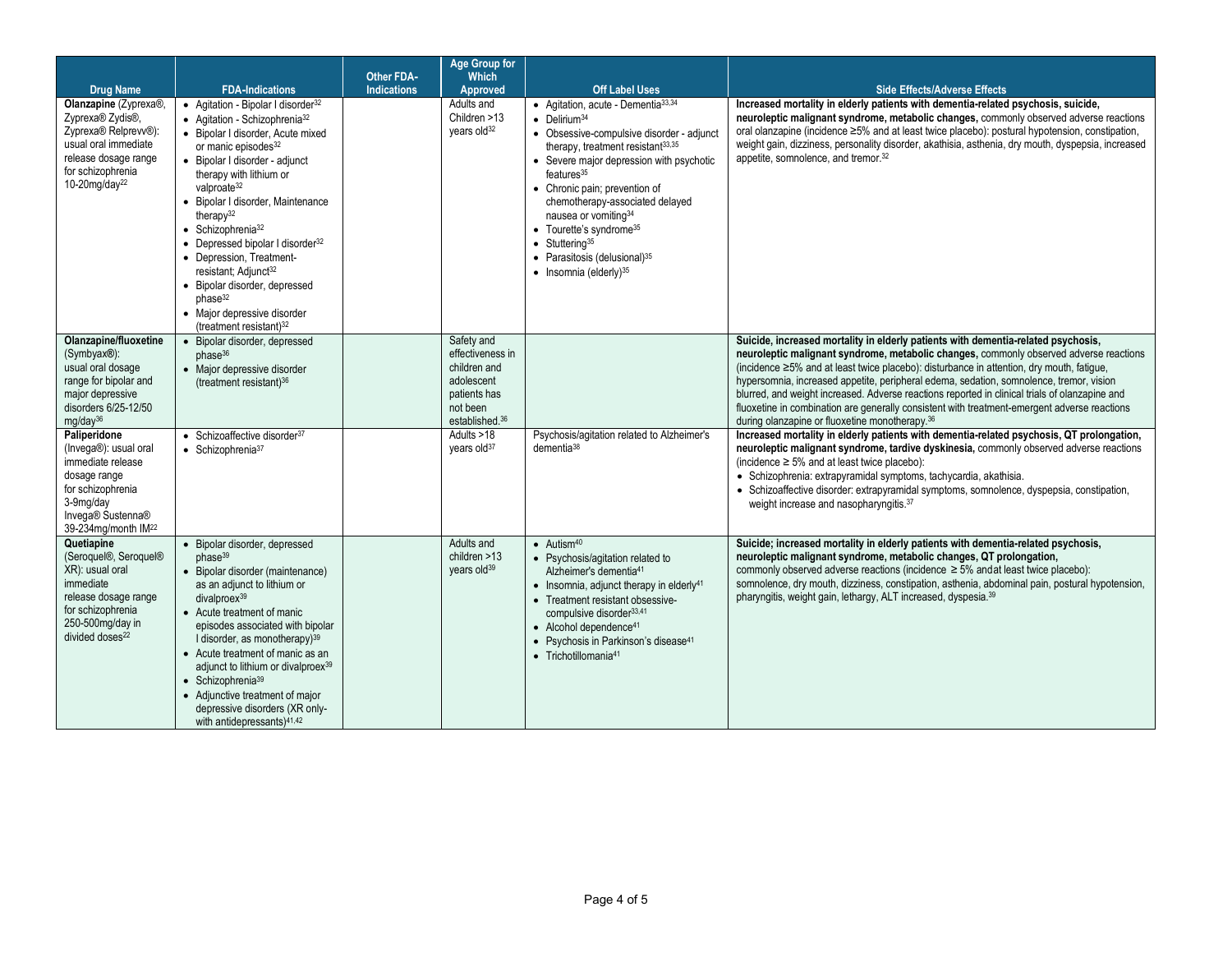| <b>Drug Name</b>                                                                                                                                                                                        | <b>FDA-Approved Indications</b>                                                                                                                                                                                                  | <b>Other FDA-</b><br>Approved<br><b>Indications</b> | <b>Age Group for</b><br>Which<br>Approved                                                                                          | <b>Off Label Uses</b>                                                                                                                                                                                                                                                                                                                                                                                                                                                                                                                                                                         | <b>Side Effects/Adverse Effects</b>                                                                                                                                                                                                                                                                                                                                                                                                                                                                                                                                                                                                                                                           |
|---------------------------------------------------------------------------------------------------------------------------------------------------------------------------------------------------------|----------------------------------------------------------------------------------------------------------------------------------------------------------------------------------------------------------------------------------|-----------------------------------------------------|------------------------------------------------------------------------------------------------------------------------------------|-----------------------------------------------------------------------------------------------------------------------------------------------------------------------------------------------------------------------------------------------------------------------------------------------------------------------------------------------------------------------------------------------------------------------------------------------------------------------------------------------------------------------------------------------------------------------------------------------|-----------------------------------------------------------------------------------------------------------------------------------------------------------------------------------------------------------------------------------------------------------------------------------------------------------------------------------------------------------------------------------------------------------------------------------------------------------------------------------------------------------------------------------------------------------------------------------------------------------------------------------------------------------------------------------------------|
| Risperidone<br>(Risperdal®):<br>usual oral immediate<br>release dosage range<br>for schizophrenia 2-<br>8mg/day in divided<br>doses<br>Risperdal® Consta®<br>25-50 mg every 2<br>weeks IM <sup>22</sup> | $\bullet$ Schizophrenia <sup>43</sup><br>• Autistic disorder - Irritability <sup>43</sup><br>• Bipolar I disorder - short term of<br>acute manic or mixed episodes,<br>in combination with lithium or<br>valproate <sup>43</sup> |                                                     | Adults and<br>children >5<br>years old,<br>however,<br>recommended<br>ages differ for<br>the various<br>indications. <sup>43</sup> | $\bullet$ Stuttering <sup>44</sup><br>$\bullet$ Insomnia (elderly) <sup>44</sup><br>• Tardive dyskinesias <sup>44</sup><br>• Psychosis in Parkinson's disease <sup>44</sup><br>• Management of agitation and psychotic<br>events in patients with dementia and<br>Alzheimer's disease <sup>44</sup><br>• Tourette's syndrome <sup>44</sup><br>• Psychosis/agitation related to<br>Alzheimer's dementia <sup>33,44</sup><br>Obsessive-compulsive disorder-adjunct<br>therapy $33$<br>• Post-traumatic stress disorder<br>(PTSD)33,45<br>• Delirium in the critically-ill patient <sup>45</sup> | Increased mortality in elderly patients with dementia-related psychosis, neuroleptic<br>malignant syndrome, tardive dyskinesia, metabolic changes, orthostatic hypotension,<br>common adverse reactions in clinical trials ( $\geq$ 10%): somnolence, increased appetite, fatigue,<br>insomnia, sedation, parkinsonism, akathisia, vomiting, cough, constipation, nasopharyngitis,<br>drooling, rhinorrhea, dry mouth, abdominal pain-upper, dizziness, nausea, anxiety, headache,<br>nasal congestion, rhinitis, tremor and rash. <sup>43</sup>                                                                                                                                              |
| Ziprasidone<br>(Geodon <sup>®</sup> ): usual oral<br>dosage range<br>40-160 mg/day <sup>22</sup>                                                                                                        | • Bipolar I disorder, acute manic<br>or mixed episodes.<br>monotherapy <sup>46</sup><br>$\bullet$ Schizophrenia <sup>46</sup><br>• Acute agitation in schizophrenic<br>patients <sup>46</sup>                                    |                                                     | Safety and<br>effectiveness<br>for pediatric<br>patients has<br>not been<br>established <sup>46</sup>                              | • Psychosis/agitation related to<br>Alzheimer's dementia <sup>47</sup><br>$\bullet$ Autism <sup>48</sup><br>• Tourette's syndrome <sup>48</sup>                                                                                                                                                                                                                                                                                                                                                                                                                                               | Increased mortality in elderly patients with dementia-related psychosis, neuroleptic<br>malignant syndrome, tardive dyskinesia, hyperglycemia and diabetes mellitus, rash,<br>commonly observed adverse reactions (incidence ≥ 5% and at least twice placebo):<br>Somnolence, respiratory tract infection, extrapyramidal symptoms (extrapyramidal syndrome,<br>hypertonia, dystonia, dyskinesia, hypokinesia, tremor, paralysis and twitching.<br>• None of these adverse reactions occurred individually at an incidence greater than 10% in<br>bipolar mania trials, dizziness (dizziness and lightheadedness), akathisia, abnormal vision,<br>asthenia, vomiting, headache. <sup>46</sup> |

#### **References**

<sup>1</sup>Lehman AF, Kreyenbuhl J, Buchanan RW et al. The Schizophrenia Patient Outcomes Research Team (PORT). Updated Treatment Recommendations 2003. Schizophrenia Bulletin. 2004; 30(2): 193-217. <sup>2</sup>Chlorpromazine [prescribing i Drugs Online [Internet Database]. Hudson, OH: Lexi-Comp, Inc. Updated 2012 May 17. "Chlorpromazine. In: Facts & Comparisons Online [Internet Database}. Indianapolis, IN: Wolters Kluwer Health. Updated 2012 February. <sup>5</sup>Fup Drugs Online [Internet Database]. Hudson, OH: Lexi-Comp, Inc. Updated 2012 May 17. "Chlorpromazine. In: Facts & Comparisons Online [Internet Database]. Indianapolis, IN: Wolters Kluwer Health. Updated 2012 February. "Fluph Comp, Inc. Updated 2012 May 07. <sup>9</sup>Halopendol [prescribing information]. Morgantown, IN: Mylan Pharmaceuticals Inc.; 2011. <sup>10</sup>Halopenidol. In: Facts & Comparisons Online [Internet Database]. Indianapolis, IN: Wolters Kluw Company Inc.; 2011. <sup>12</sup>Perphenazine [prescribing information]. Huntsville, IN: Qualitest Pharmaceuticals. <sup>13</sup>Pimozide. In Facts & Comparisons Online [Internet Database] Indianapolis, IN: Wolters Kluwer Health. Updated 20 In: Facts & Comparisons Online [Internet Database]. Indianapolis, IN: Wolters Kluwer Health. Updated 2011 October. <sup>16</sup>Prochlorperazine [prescribing information]. Rockford, IN: UDL Laboratories, Inc. <sup>17</sup>Thioridazine [pres Online [Internet Database]. Indianapolis, IN: Wolters Kluwer Health. Updated 2012 January. <sup>19</sup>Thiothixene [prescribing information]. Morgantown, IN: Mylan Pharmaceuticals Inc.; 2011. <sup>20</sup>Thiothixene incessubing informatio http://www.accesspharmacy.com/content.aspx?aID=7987911. Accessed June 4, 2012. <sup>23</sup>Ablify [prescribing information]. Tokyo, Japan: Otsuka Pharmaceutical Co, Ltd.; 2012. <sup>24</sup>Apipirazole. In: Facts & Comparisons Online [Inte Database]. Indianapolis, IN: Wolters Kluwer Health. Updated 2011 Jan. <sup>28</sup>Clozapine In: Lexi-Drugs Online [Internet Database]. Indianapolis, IN: Wolters Kluwer Health Updated 2012 July. <sup>30</sup>Fanapt [prescribing information] MA: Sunovion Pharmaceuticals Inc.; 2012. <sup>32</sup>Zyprexa [prescribing information]: Indianapolis, IN: Eil Lilly & Company; 2011. <sup>33</sup>Maglione M, Ruelaz Maher A, Hu J, et al. Off-Label Use of Atypical Antipsychotics: An Update. Center under Contract No. HHSA290-2007-10062 - 1.) Rockville, MD: Agency for Healthcare Research and Quality. September 2011. Available at: www.effectivehealthcare.ahrq.gov/reports/final.cfm. <sup>34</sup>Olanzapine. In: Lexi-Drugs Database]. Hudson, OH: Lexi-Comp, Inc. Updated 2012 June 18. <sup>38</sup>Seroquel [prescribing information]: Wilmington, DE: AstraZeneca Pharmaceuticals LP.; 2012. "Quetiapine. In: Lexi-Drugs Online [Internet Database]. Hudson, OH [Internet Database]. Indianapolis, IN: Wolters Kluwer Health. Updated 2010 March. "Seroquel (Quetiapine) XR. [prescribing information]: Wilmington, DE: AstraZeneca Pharmaceuticals LP.; 2012. "Risperdal [prescribing informa Comparisons Online [Internet Database], individual policy of the Health Updated 2011 Sept. "Risperidone, In: Exi-Drugs Online [Internet Database], Hustom, Dri. Lexi-Comp, Inc. Updated 2012 June 18. "Geodon [prescribing inf Online [Internet Database]. Indianapolis, IN: Wolters Kluwer Health Updated 2012 July. <sup>48</sup>Ziprasidone. In: Facts & Comparisons Online [Internet Database]. Indianapolis, IN: Wolters Kluwer Health. Updated 2012 March.

HQSI and Delmarva Foundation would like to thank the following students for their assistance in the creation of this reference: Bhavini Parikh, PharmD Candidate 2013, and Judy Sim, PharmD Candidate 2013.

\* This document is intended for educational purposes only as a quick reference quide to commonly used antiposychotic drugs. Information contained herein is condensed and incomplete. Please refer to full prescribing informa special populations and druq use in patients with specific medical conditions. Promethazine and droperidol may be prescribed as antiemetic agents; however these agents have the same cautions as 1st generation antipsychotic override a clinician's judgment in individual patient management.









This material was prepared jointly by Healthcare Quality Strategies, Inc., Delmarva Foundation - Maryland, and Delmarva Foundation - District of Columbia, the Medicare Quality Improvement Organizations for New Jersey, Mary the Centers for Medicare & Medicaid Services (CMS), and agency of the U.S. Department of Health and Human Services. The contents presented do not necessarily reflect CMS policy. 10SOW-NJ-C.7.3-12-10. 10. 10/2012 12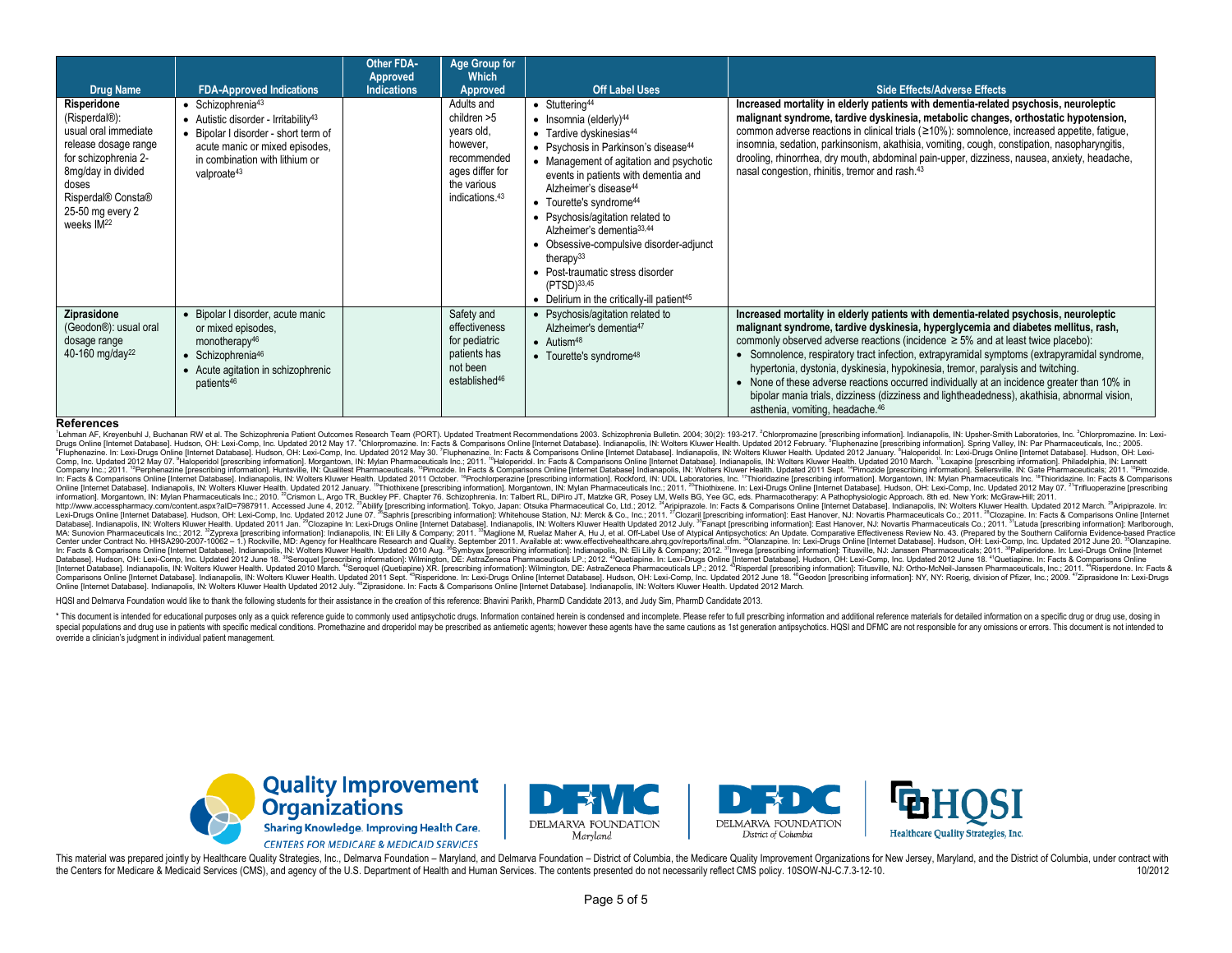# **Monitoring Guidelines and Adverse Effects1**

|                   | Assessments to monitor physical status and detect concomitant physical conditions                               |                                                  |  |  |  |  |  |  |  |
|-------------------|-----------------------------------------------------------------------------------------------------------------|--------------------------------------------------|--|--|--|--|--|--|--|
| <b>Assessment</b> | <b>Initial or Baseline</b>                                                                                      | <b>Follow-Up</b>                                 |  |  |  |  |  |  |  |
| Vital signs       | Pulse, blood pressure, temperature                                                                              | As clinically indicated, particularly as         |  |  |  |  |  |  |  |
|                   |                                                                                                                 | medication doses are titrated                    |  |  |  |  |  |  |  |
| Hematology        | <b>CBC</b>                                                                                                      | If clinically indicated, including assessment of |  |  |  |  |  |  |  |
|                   |                                                                                                                 | patients treated with clozapine                  |  |  |  |  |  |  |  |
| <b>Blood</b>      | Electrolytes, renal function tests                                                                              | Annually and as clinically indicated             |  |  |  |  |  |  |  |
| chemistries       | (BUN/creatinine ratio), liver function tests,                                                                   |                                                  |  |  |  |  |  |  |  |
|                   | thyroid function tests                                                                                          |                                                  |  |  |  |  |  |  |  |
| Infectious        | Test for syphilis, hepatitis C and HIV, if                                                                      |                                                  |  |  |  |  |  |  |  |
| diseases          | clinically indicated                                                                                            |                                                  |  |  |  |  |  |  |  |
| Pregnancy         | Consider pregnancy test for women of                                                                            |                                                  |  |  |  |  |  |  |  |
|                   | childbearing potential                                                                                          |                                                  |  |  |  |  |  |  |  |
| Toxicology        | Drug toxicology/screen, heavy metal screen, if                                                                  | Drug toxicology screen, if clinically indicated  |  |  |  |  |  |  |  |
|                   | clinically indicated                                                                                            |                                                  |  |  |  |  |  |  |  |
| Imaging/EEG       | EEG, brain imaging (CT or MRI, with MRI                                                                         |                                                  |  |  |  |  |  |  |  |
|                   | being preferred), if clinically indicated                                                                       |                                                  |  |  |  |  |  |  |  |
|                   | <b>Practice Cuideline for the Treatment of Patients with Schizophrenia Second Edition, American Psychiatric</b> |                                                  |  |  |  |  |  |  |  |

Practice Guideline for the Treatment of Patients with Schizophrenia Second Edition, American Psychiatric Association, 2010; 1-184.

| Table 76-7 Relative Side-Effect Incidence of Commonly Used Antipsychoticsa,b |                 |            |                 |                    |                    |                  |  |  |  |
|------------------------------------------------------------------------------|-----------------|------------|-----------------|--------------------|--------------------|------------------|--|--|--|
|                                                                              | <b>Sedation</b> | <b>EPS</b> | Anticholinergic | <b>Orthostasis</b> | <b>Weight Gain</b> | <b>Prolactin</b> |  |  |  |
| Aripiprazole                                                                 | ÷               | ÷          | ٠               | +                  | ٠                  | +                |  |  |  |
| Asenapine                                                                    | +               | $++$       | $+/-$           | $^{++}$            | +                  | +                |  |  |  |
| Chlorpromazine                                                               | $++++$          | $^{+++}$   | $^{+++}$        | $+++++$            | $++$               | $^{+++}$         |  |  |  |
| Clozapine                                                                    | $++++$          | $\ddot{}$  | $^{+++}$        | $^{+++}$           | $^{+++}$           | ÷                |  |  |  |
| Fluphenazine                                                                 | ÷               | $++++$     | +               | +                  | ÷                  | $^{+++}$         |  |  |  |
| Haloperidol                                                                  | +               | $^{+++}$   | $\ddot{}$       | +                  | $\ddot{}$          | $^{+++}$         |  |  |  |
| <b>Iloperidone</b>                                                           | +               | $+/-$      | $++$            | $^{+++}$           | $^{++}$            | +                |  |  |  |
| Olanzapine                                                                   | $^{++}$         | $++$       | $++$            | $++$               | $^{+++}$           | +                |  |  |  |
| Paliperidone                                                                 | ÷               | $^{++}$    | $\ddot{}$       | $^{++}$            | $++$               | $***+$           |  |  |  |
| Perphenazine                                                                 | $^{++}$         | $^{+++}$   | $^{++}$         | +                  | $+$                | $^{+++}$         |  |  |  |
| Quetiapine                                                                   | $^{++}$         | $\ddot{}$  | +               | $++$               | $++$               | $\ddot{}$        |  |  |  |
| Risperidone                                                                  | +               | $^{++}$    | $\ddot{}$       | $^{++}$            | $^{++}$            | $^{+++}$         |  |  |  |
| <b>Thioridazine</b>                                                          | $***$           | $^{+++}$   | $^{+++}$        | $++++$             | +                  | $^{+++}$         |  |  |  |
| <b>Thiothixene</b>                                                           | ÷               | $+++++$    | $\ddot{}$       | +                  | $\ddot{}$          | $^{+++}$         |  |  |  |
| Ziprasidone                                                                  | $^{++}$         | $^{++}$    | $\ddot{}$       | +                  | ÷                  | ÷                |  |  |  |

EPS, extrapyramidal side effects; Relative side-effect risk: ±, negligible; +, low; ++, moderate; +++, moderately high; ++++, high.<br><sup>a</sup>Side effects shown are relative risk based on doses within the recommended therapeutic

bIndividual patient risk varies depending on patient-specific factors.

*Pharmacotherapy: A Pathophysiologic Approach.* DiPiro J., et.al. Copyright 2011. *Reproduced with permission from McGraw-Hill Companies, Inc.* [October 17, 2012].

| <b>Second-Generation Antipsychotic Monitoring Guide</b>                                         |                 |         |         |          |           |          |               |  |  |
|-------------------------------------------------------------------------------------------------|-----------------|---------|---------|----------|-----------|----------|---------------|--|--|
|                                                                                                 | <b>Baseline</b> | 4 Weeks | 8 Weeks | 12 Weeks | Quarterly | Annually | Every 5 years |  |  |
| <b>Personal Family</b><br>History <sup>+</sup>                                                  |                 |         |         |          |           | √        |               |  |  |
| Weight & Height<br>(BMI)                                                                        |                 | ✔       | ✔       |          |           |          |               |  |  |
| Waist<br><b>Circumference</b>                                                                   |                 |         |         |          |           | ✔        |               |  |  |
| <b>Blood Pressure</b>                                                                           |                 |         |         |          |           | ┙        |               |  |  |
| <b>Fasting Plasma</b><br>Glucose                                                                |                 |         |         |          |           | ✔        |               |  |  |
| <b>Fasting Plasma</b><br>Lipids                                                                 |                 |         |         |          |           |          |               |  |  |
| *Family history of obesity, diabetes, dyslipidemia, hypertension, and/or cardiovascular disease |                 |         |         |          |           |          |               |  |  |

 Endocrinologists, North American Association for the Study of Obesity. Consensus development conference on antipsychotic Adapted from American Diabetes Association, American Psychiatric Association, American Association of Clinical drugs and obesity and diabetes. Diabetes Care 2004; 27(2):596-601.